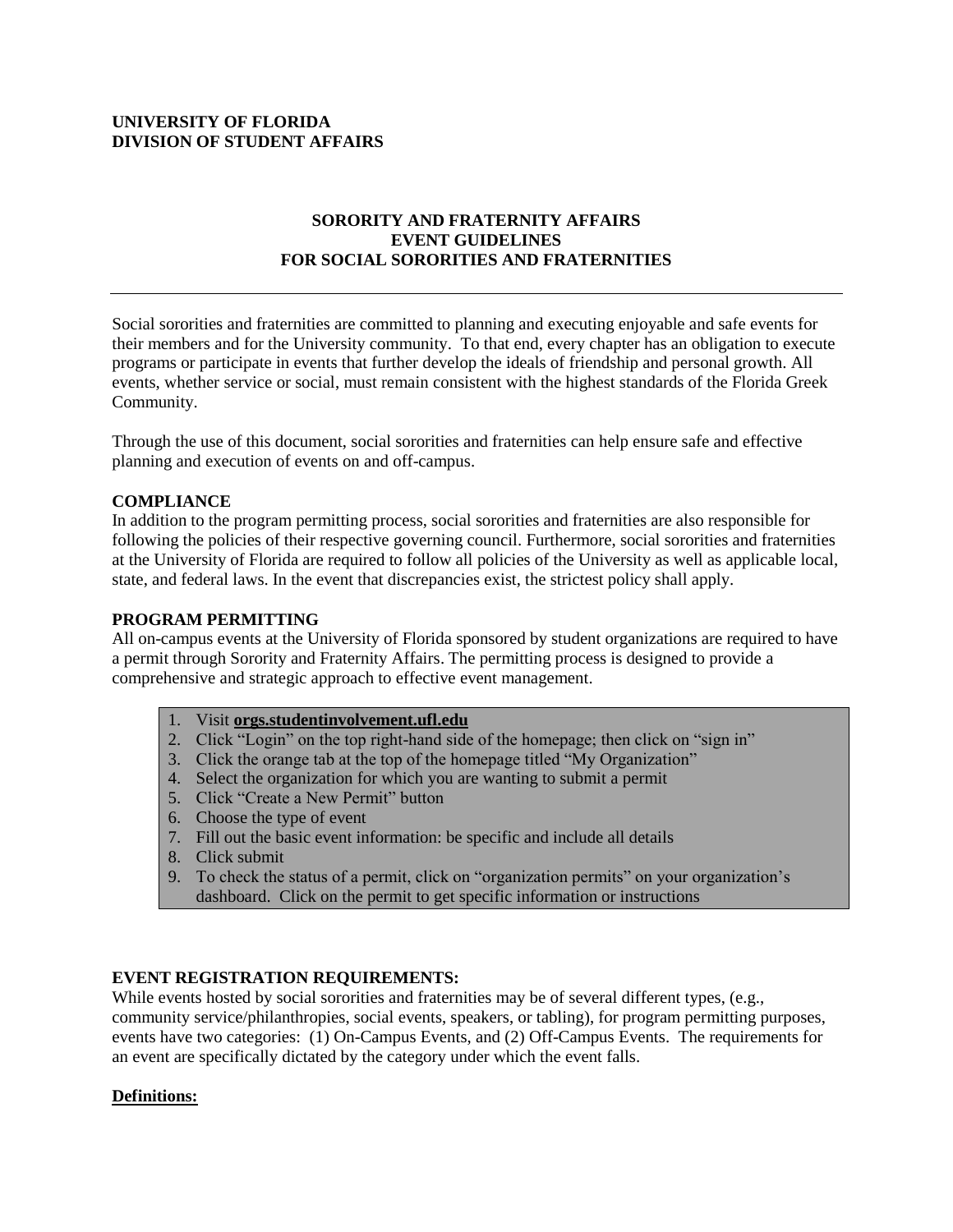On-Campus – University of Florida land and/or all chapter houses as defined by the Social Sorority and Fraternity Facility Policy

Off-Campus – All other locations

## **ON-CAMPUS EVENTS or EVENTS IN RECOGNIZED CHAPTER HOUSES General Requirements:**

- 1. The chapter's designated person, usually the Social Chair or Event Chairperson, will electronically submit an event permit request for approval (reference the Program Permitting section above for the step-by-step process).
- 2. Maximum occupancy of a facility is set by the appropriate local or State code and must be followed for all events. However, attendance may be restricted below the approved occupancy level if there are significant safety, security, crowd management, or related concerns as determined by Sorority and Fraternity Affairs, University Police Department, or UF Environmental Health and Safety. For fraternity and sorority houses, UF Environmental Health & Safety can be consulted on maximum occupancy limits if those limits are unknown for the chapter facility.

# **On-Campus Events Without Alcohol**

## **Requirements:**

- 1. Alcohol must not be present nor in any way be connected with the subject event. Events without alcohol must be submitted as a permit request at least fourteen (14) days in advance. The event must be approved at least three (3) days prior to the event date. However, since some events may require more time to process because of complexity or other factors, chapters are encouraged to electronically submit a permit request and meet with Sorority and Fraternity Affairs (SFA) staff at the earliest possible date.
- 2. Organizations are responsible for reasonable and prudent management and control of all aspects of the event at all times, including the behavior of individual members and guests.
- 3. Events must conclude no later than 1:45 a.m. with everyone out by 2 a.m.
- 4. Alcohol-free events whether open or closed, such as parties and philanthropies, may require security. **Security for the event must be approved by and coordinated through the University Police Department (UPD). The UPD at its discretion, shall approve the use of other law enforcement agencies and/or security personnel, such as Gainesville Police Department, Florida Highway Patrol, or the Alachua County Sheriff's Office. The determination on security requirements made by the UPD shall be final.**

5. **As a reminder, all recruitment/intake/new member events must be alcohol-free.**

#### **Best Practice:**

Prior to the submission of the event permit, the President of the chapter, Risk Manager, Social Chair and/or Event Chairperson is strongly encouraged to meet with the chapter advisor or her/his designee to discuss the logistics of the event.

# **On-Campus Events With Alcohol**

## **Requirements:**

1. All events with alcohol held on-campus or in a chapter house **MUST** be submitted as an event permit request **at least twenty one (21) days** in advance. The event must be approved at least three (3) days prior to the event date. However, since some events may require more time to process because of complexity or other factors, chapters are encouraged to electronically submit an event permit request meet with SFA staff at the earliest possible date. The 21 days deadline is required to allow ample time to arrange for University Police as security for the event. **As a reminder, all recruitment/intake/new member events must be alcohol-free.**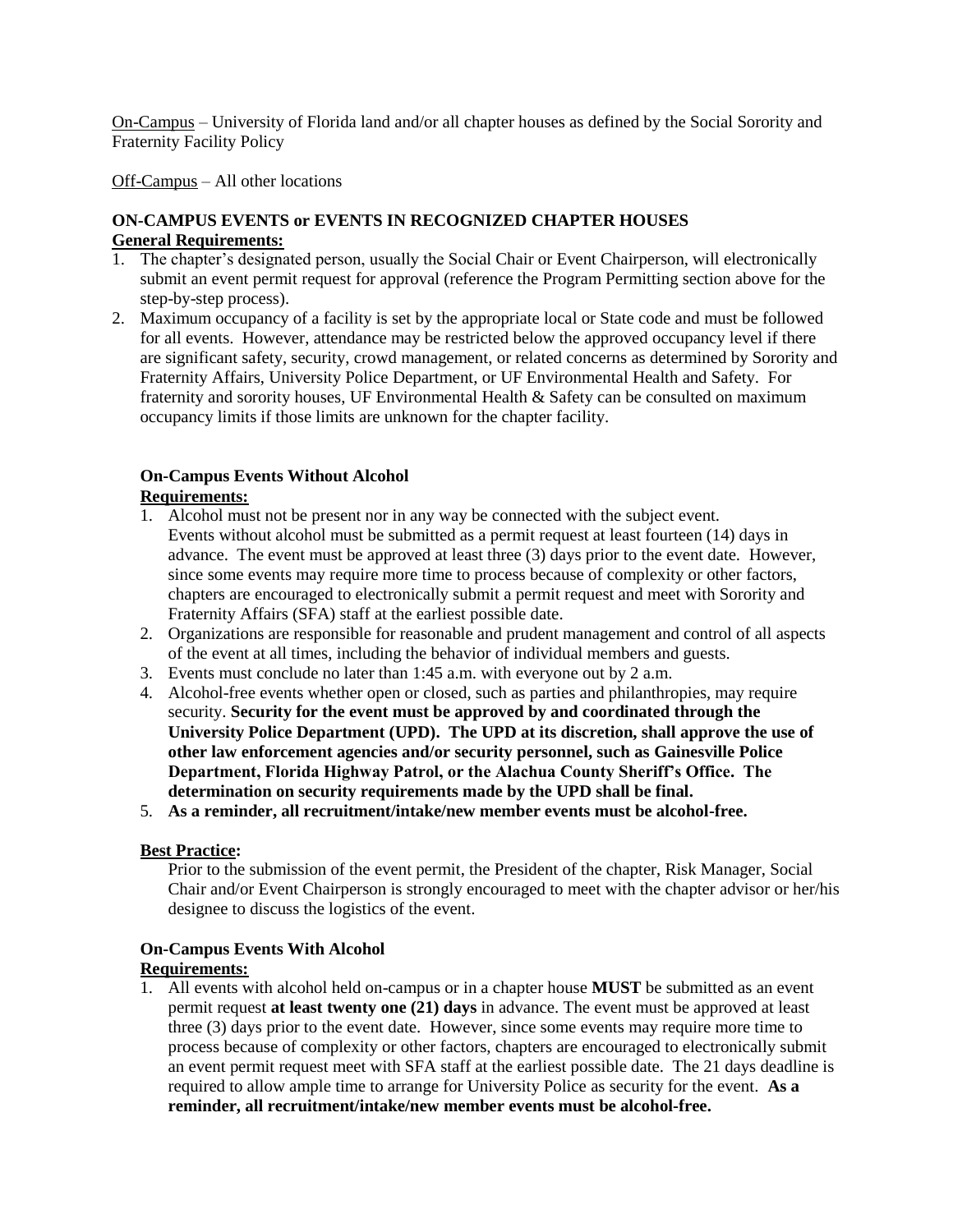- 2. Chapters may be required to provide proof to SFA staff that the organization's headquarters, house director, and chapter advisor(s) have been notified of the details of the event and approve it to take place.
- 3. Submit a **printed** guest list for the event to SFA **at least two (2) business days** in advance. The guest list must be **typed** and include the names of all guests. Required wristbands can be secured from SFA upon receipt of the guest list.
- 4. Organizations are responsible for reasonable and prudent management and control of all aspects of the event at all times, including the behavior of individual members and guests.
- 5. A copy of the typed guest list must be provided at the door entering the event. The event permit must also be presented to authorities or university administrators upon request (either a printed version or obtained online).
- 6. Wristbands shall be distributed to event entrants who **meet the legal drinking age of 21**. All individuals entering the event must present a **valid photo ID.** The photo ID shall be used to verify the entrant's name and date of birth. Upon verification of identity, a wristband shall be placed on the entrant's wrist if age 21 or above; if the entrant is a guest, the person working the door will check off/highlight the entrant's name on the guest list. Organizational members (chapter members, alumni, members from other chapters of the sponsoring organization) do not have to be on the guest list.
- 7. Alcohol events must be BYOB or serviced by an approved third-party vendor. Chapters are not allowed to purchase alcohol with chapter funds; an individual or group of individuals are not allowed to collectively purchase and/or provide alcohol for an event (e.g. pass the hat, prepaid bar tab, or similar practice). However, chapters **are** allowed to pay for the labor costs associated with an approved third-party vendor with chapter funds. The  $3<sup>rd</sup>$  party vendor must be properly licensed by the appropriate local and state authority and be licensed to sell on the premises where the function is to be held.
- 8. For BYOB events, **THE LIMIT OF ALCOHOL PER PERSON OF LEGAL DRINKING AGE IS ONE SIX-PACK OF BEER (12 OZ. CANS)**. **No glass or alternate containers will be allowed.**
- 9. All alcohol must be served from a designated distribution area. The designated distribution area must be in a common area on the first floor of the facility and clearly visible to security personnel. If the event is BYOB, all alcohol brought to the event must be turned in and held at the designated distribution area. The designated distribution area should be staffed by an active member of the chapter who is of legal drinking age (currently 21 years of age) and who has not consumed alcohol prior to or during the event.
- 10. The host chapter(s) shall provide non-salty foods as well as non-alcoholic drinks served in their original containers for all attendees. The proportion of non-alcoholic drinks must **meet or exceed** the proportion of attendees under the legal drinking age of 21.
- 11. Events must conclude at 1:45 a.m. with everyone out by 2 a.m.
- 12. Events with alcohol may require security. **Security for the event must be approved by and coordinated through the University Police Department (UPD). The UPD at its discretion, shall approve the use of other law enforcement agencies and/or security personnel, such as Gainesville Police Department, Florida Highway Patrol, or the Alachua County Sheriff's Office. The determination on security requirements made by the UPD shall be final.**

## **Best Practices:**

1. The President of the chapter, Risk Manager and Social Chair/Event Chairperson are strongly encouraged to meet with the chapter advisor to discuss the logistics of the event. During this meeting the chapter President, Social Chair, and advisor should **jointly** decide whether the event will be BYOB (6 12-oz. cans of beer per person over 21) or catered by a licensed third-party vendor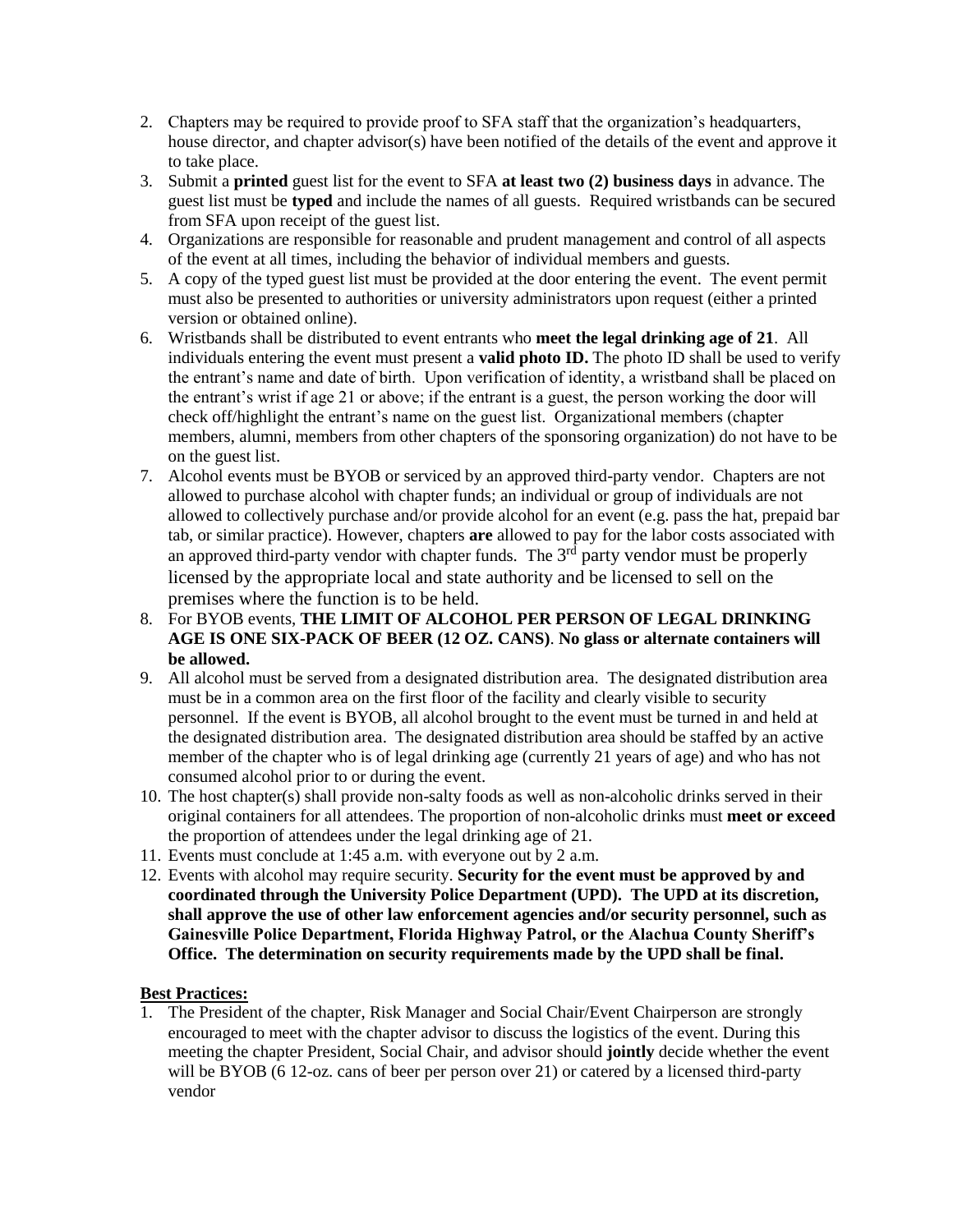- 2. Any co-sponsored event must follow the policies of the organization with the strictest rules.
- 3. A minimum of two officers from the sponsoring organization(s) must be present at the door. The officers who work the door may not consume alcohol prior to or during the event.
- 4. Prior to the event, the President of the chapter, Risk Manager and Social Chair/Event Chairperson are strongly encouraged to meet with the hired security (i.e University Police Department or Gainesville Police Department) to discuss risk management logistics of the event.

# **OFF-CAMPUS EVENTS**

## **General Requirements:**

Off-campus events are not required to be registered with the Department of Student Activities and Involvement/Sorority and Fraternity Affairs. Off-campus events with alcohol must occur at a licensed third-party vendor (bar, restaurant, or similar operation) or be catered by a licensed third-party vendor.

When planning and executing off-campus events, social sororities and fraternities are strongly encouraged to use the on-campus event requirements and best practices as operating standards. In addition, chapters are advised:

- 1. To contact the Inter/National Headquarters to ensure that the event is covered by the organization's liability insurance and in compliance with all risk management policies.
- 2. That participation in off-campus events does not exempt organizations or individuals from local, state, federal, University, and Inter/National organization policies.
- 3. The Code of Student Conduct is applicable to individuals and registered social sororities and fraternities at off-campus locations and events as well.

# **OTHER UNIVERSITY OF FLORIDA RELATED POLICIES**

# SUMMATION OF THE ADVERTISING POLICY:

- 1. General Advertising Guidelines: [https://www.studentinvolvement.ufl.edu/Student-](https://www.studentinvolvement.ufl.edu/Student-Organizations/Organization-Resources/Handbooks)[Organizations/Organization-Resources/Handbooks](https://www.studentinvolvement.ufl.edu/Student-Organizations/Organization-Resources/Handbooks)
- 2. Party Guidelines
	- a. Groups who have themed parties should take steps necessary to ensure that the theme is appropriate. Organizations are strongly urged to consider the "reasonable person" standard when selecting both a theme and the method of advertising. In other words, how would a "reasonable person" interpret or view what we are doing?
	- b. Advertising will not include any photos, themes or statements that are degrading or would suggest discrimination of any type.
	- c. All advertisement should indicate that "we reserve the right to limit attendance" at all events. In addition, advertisements must not mention the sale, use, or distribution of alcoholic beverages.

# SUMMATION OF THE SOUND POLICY

No amplification of music is allowed outside during class periods (any time Monday through Thursday and until 5pm on Fridays). All live bands performing at locations on-campus other than chapter houses require the co-sponsorship of Student Government Productions (SGP).

# SUMMATION OF THE EVENT SECURITY POLICY

Social sororities and fraternities must take adequate precautions for the security of attendees at an event as determined by the University Police Department (UPD) staff in conjunction with the staff of the Department of Student Activities and Involvement/Sorority and Fraternity Affairs.

In general, the required number of security personnel for an event will be determined by UPD based upon projected attendance, time and location of event, description of activity planned, and the number of